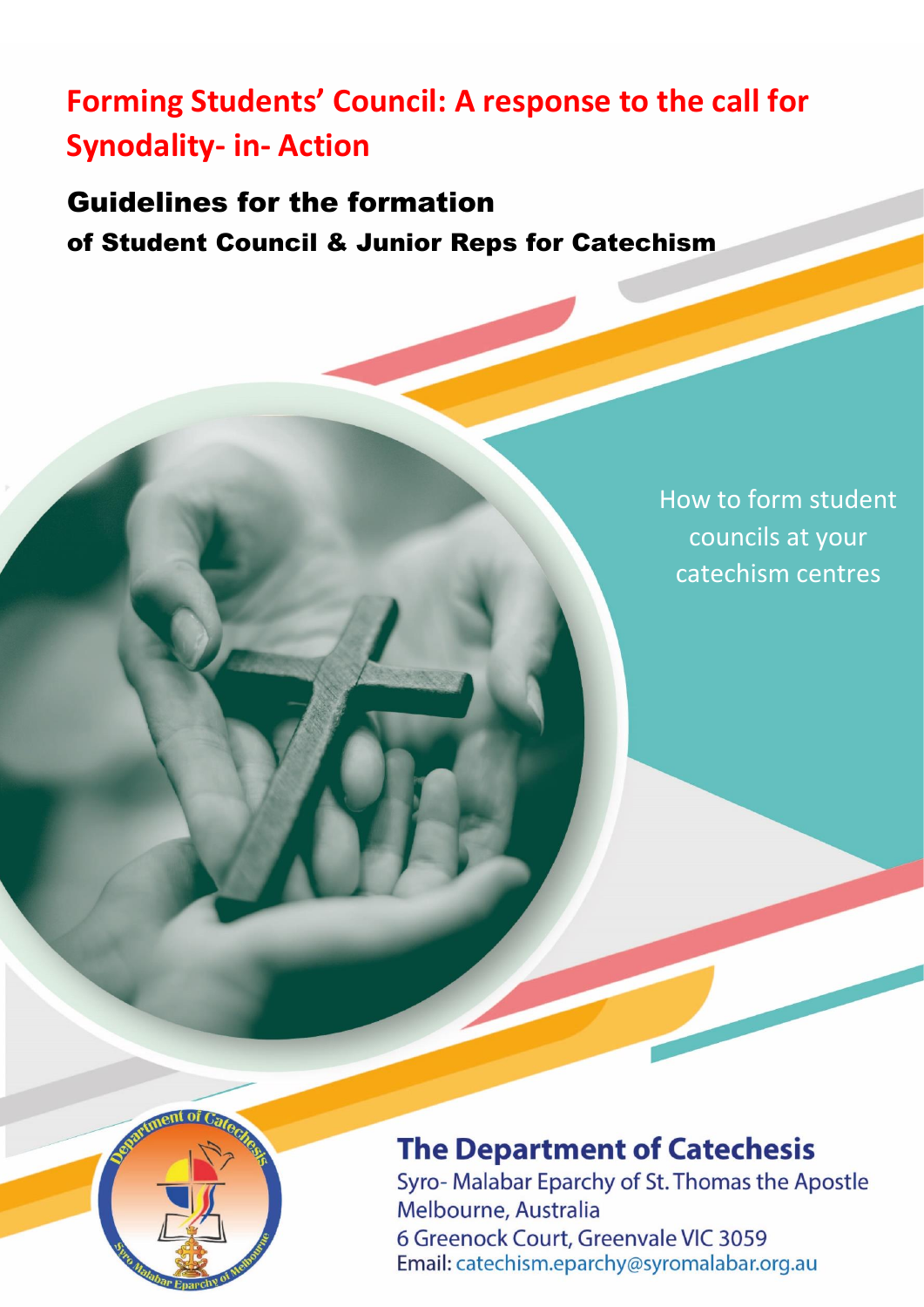

### DOCUMENT CONTROL

| <b>Document Name</b>    | Forming Students' Council: A response to the call for<br>Synodality- in- Action<br>Guidelines to form Students' Council at the catechism<br>centres                                                          |  |  |
|-------------------------|--------------------------------------------------------------------------------------------------------------------------------------------------------------------------------------------------------------|--|--|
| Document Owner          | <b>Department of Catechesis</b>                                                                                                                                                                              |  |  |
| Approved By             | <b>Bishop Bosco Puthur</b><br>Syro Malabar Eparchy of St. Thomas the Apostle, Melbourne,<br>Australia & Oceania                                                                                              |  |  |
| Prepared by             | Fr Mathew Areeplackal, Director, Syro Malabar Eparchy of<br>St. Thomas the Apostle, Melbourne<br>Presy Tom, Member of National Network of Catechists<br>supported by Australian Catholic Bishops' Conference |  |  |
| <b>Point of Contact</b> | Parish Priest/Chaplain - Parish/Missions, Syro Malabar<br>Eparchy of St. Thomas the Apostle, Melbourne, Australia &<br>Oceania                                                                               |  |  |
| Facilitator             | Principals and Class Teachers of Catechism centres, Syro<br>Malabar Eparchy of St. Thomas the Apostle, Melbourne,<br>Australia & Oceania                                                                     |  |  |

#### DISTRIBUTION STATUS

| Distributed To                        | Purpose                                | Date of Distribution |
|---------------------------------------|----------------------------------------|----------------------|
| Catechism centres across<br>Australia | <b>Formation of Student</b><br>Council | 20/02/2022           |

#### DOCUMENT HISTORY

| <b>Version</b> | Date      | Revised by | Description                                                                                                            |
|----------------|-----------|------------|------------------------------------------------------------------------------------------------------------------------|
| <b>Draft</b>   | 15/2/2022 |            | Document prepared based on<br>the trial and implementation<br>at St Alphonsa Syro Malabar<br><b>Mission Parramatta</b> |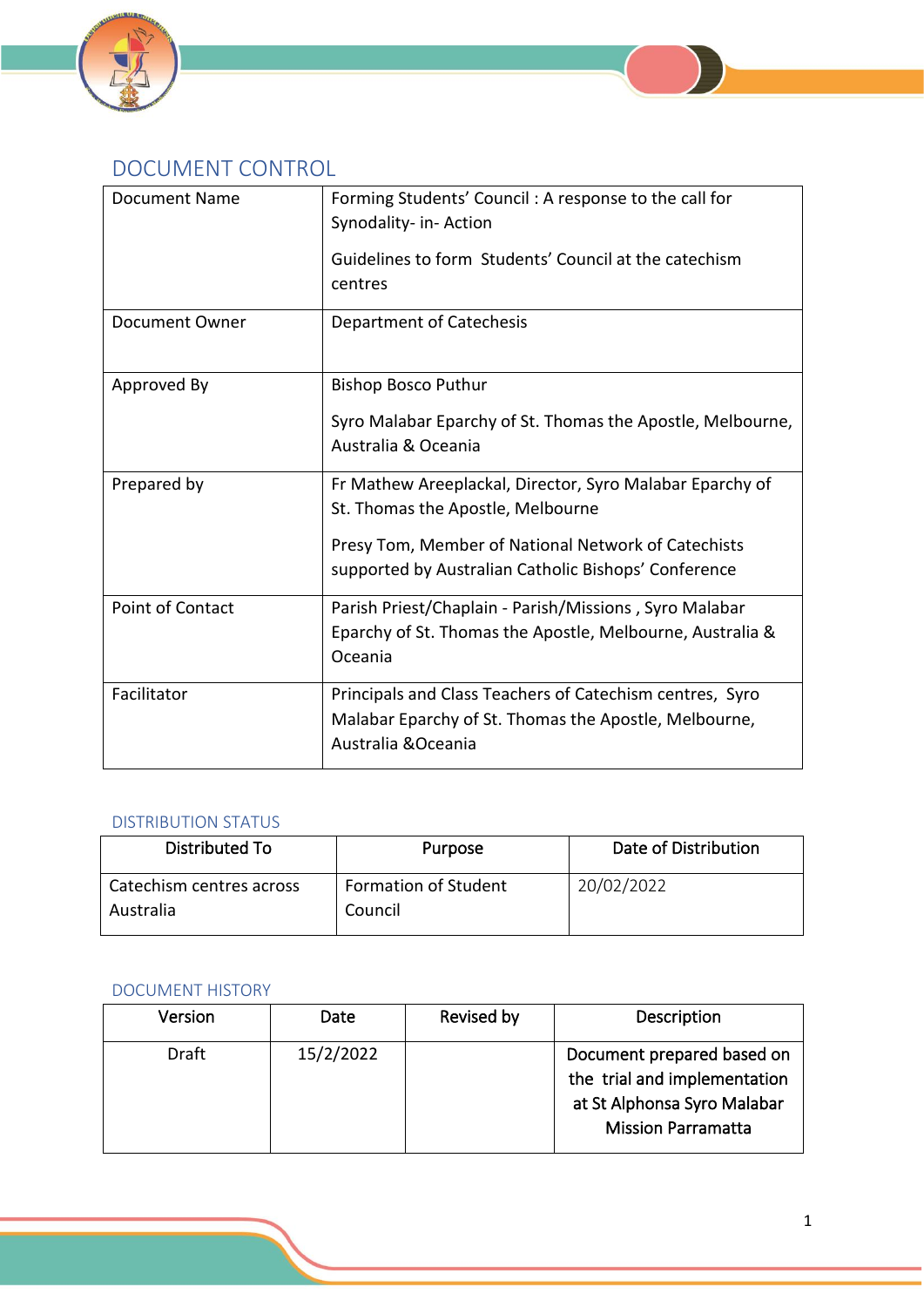

#### **Theory and Theology behind:**

The XVI Ordinary General Assembly of the Synod of Bishops takes place in October 2023. Pope Francis announced its theme would be "For a Synodal Church: Communion, Participation and Mission." He invites the entire Church and all the Catholics to reflect on this and involve in the consultation process to promote a sense of communion and journeying together. The entire Catholic Church is in this journey from October 2021 in three phases starting from a diocesan (October 2021-April 2022), Continental ( September 2022 – March 2023) and finally the Universal Church Phase ( October 2023).

The crucial question prompts and guides the Church in this process is: How does this "journeying together," which takes place today on different levels (from the local level to the universal one), allow the Church to proclaim the Gospel in accordance with the mission entrusted to Her; and what steps does the Spirit invite us to take in order to grow as a synodal Church? (*Preparatory Document for the 16th Ordinary General Assembly of the Synod of Bishops*, 07.09.2021; No 2) Towards this discussion, three key points are proposed; namely Communion, Participation and Mission. Initiating this Synodal process, the Catholic Church of Australia reflects together the following question; How is this "journeying together" happening today in your particular Church? What steps does the Spirit invite us to take in order to grow in our "journeying together"?

Syro-Malabar Eparchy of St Thomas the Apostle responds to this question in a creative manner through various levels of discussions and encounters these days. As an answer to Bishop Bosco's exhortation to the Department of Catechesis to involve in the "journeying together and reflecting together" (Prot No 166/21), its directors, principals, teachers decide to hear the voice of their students by forming Students' Council for catechism centres and attending to their voices. This initiative echoes also a response to the call of Pope Francis for "mutual listening to the Holy Spirit at every level of the Church's life." (cf.*Address of His Holiness, Pope Francis, Ceremony Commemorating the 50th anniversary of the institution of the Synod of Bishops*, 17 October 2015 as in Note of Synod of Bishops 21.05.2021).

#### **Objective/Aim of student Council at Catechism centres:**

**Student council** is comprised of a group of students – a male and female representative from respective classes from year 7 to year 12. They are selected by class teachers to participate in and contribute to faith formation activities of each centre.

Junior Reps - a male and female representative selected from junior classes from year 4 to year 6. They will also be part of the council and contribute to the Sunday school activities.

Council members are to contribute towards the planning of events such as faith fest, annual day and their feed backs about general running of catechism and their expectations are to be listened. They can be requested to collect opinion of their class regarding English Holy Qurbana, what they think of having English Homilies during Mass or anything relevant regarding their faith formation.

Council members are to play selective roles during Holy Qurbana like arranging respective classes and encouraging their classmates to sing and pray aloud. If students are participating class wise in Holy Qurbana, let the Council Members wear a badge with Department emblem and stand as the first in the row of their class.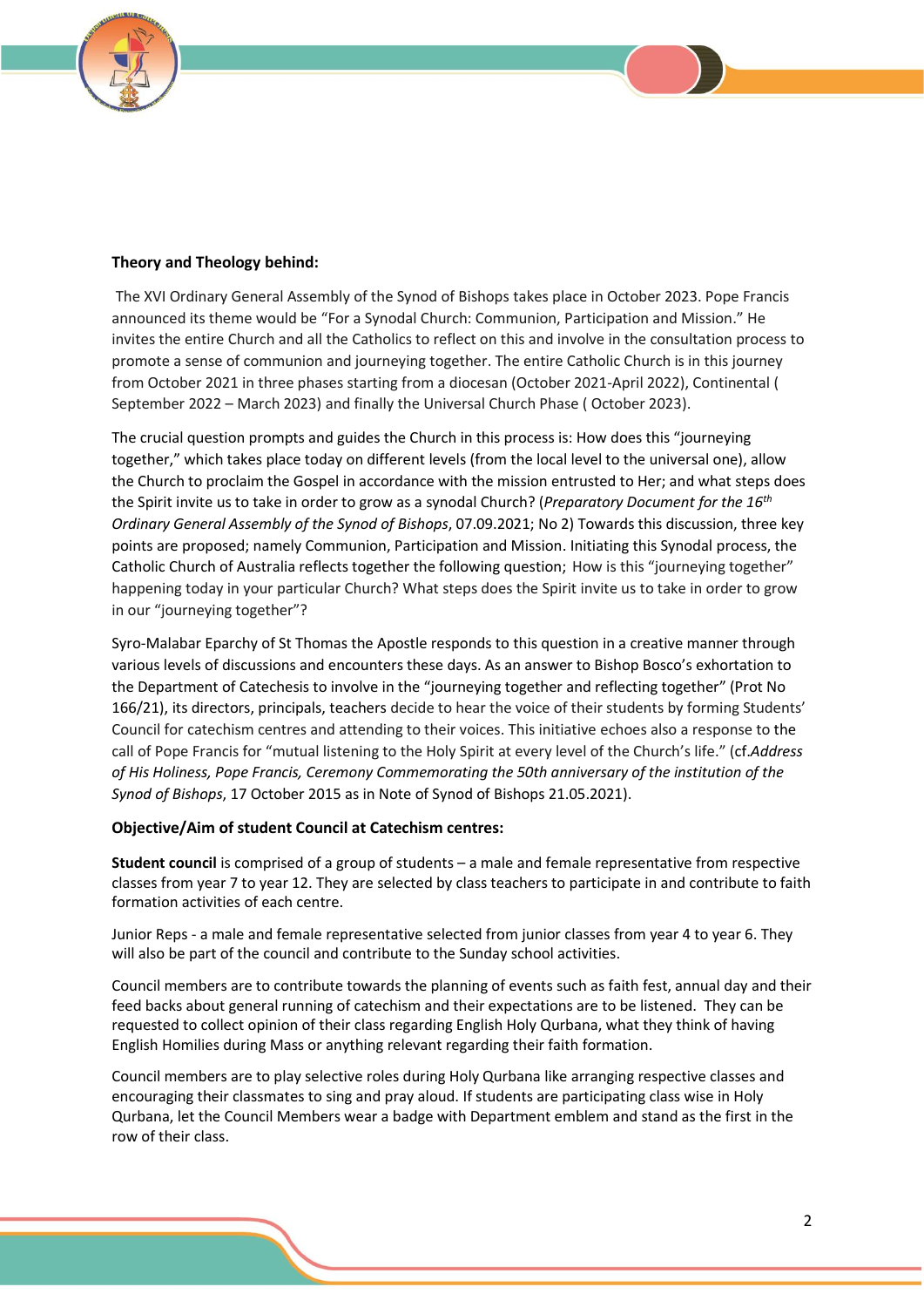

#### **1.0 Formation of Student Council:**

Members of the student council and junior reps need to be chosen within a month of commencing the academic year. Principal will inform the date and class teachers supervise the election.

A male and female representative from each class is to be elected within the first 10 minutes of the class and they are to be immediately sent to the principal for the first council meeting.

Principal (and Parish Priest, if he is available) meets the Council on the first day of the formation. Their attendance is marked and inputs are sought. Principal should let the Council know that their feedbacks will be discussed with their Parish Priest and in the further staff meetings

#### **2.0 Offertory and Procession & Pledge**:

All the members of student council and junior reps need to participate in the procession and offertory of the next Sunday Holy Qurbana where each member will get a special blessing from the parish priest.

After the Holy Qurbana, Student council and Junior reps must recite a pledge in front of the parish community. Pledge is attached as an appendix to this document. Principal is in charge of taking the oath and the parish priest gives them his blessings with holy water.

A group photo of the student council and junior rep is taken which has to be published in the parish social media forums provided the Centre has the media consent from parents. A photo of Student council has to be posted in the Eparchial Principals' Whatsapp group.

#### **3.0 Meetings:**

Council meetings with the catechism principal and parish priest are encouraged to be conducted at least twice a year. Duration of the meeting is recommended to be a minimum of one hour, followed by refreshments.

During the meeting, the councillors are encouraged to share their thoughts regarding catechism classes, and how to get more involved in Sunday school activities and the Holy Qurbana.

Meeting minutes and attendance has to be maintained by the principal.

#### **4.0 Involvement**:

Council members are encouraged to participate in the following and other initiatives as discerned by Principal.

- Conducting Sunday School assembly
- Present a saint's life during the assembly,
- Help teachers with any catechism activities.
- To collect opinion of their class regarding English Holy Qurbana, what they think of having English Homilies during Mass or anything relevant regarding their faith formation discerned by Principal and the parish priest.

#### **5.0 Person in charge & Communication:**

Principal is in charge of the Student Council. Parents of these children should be informed later and a WhatsApp group must be created to communicate information and related activities.